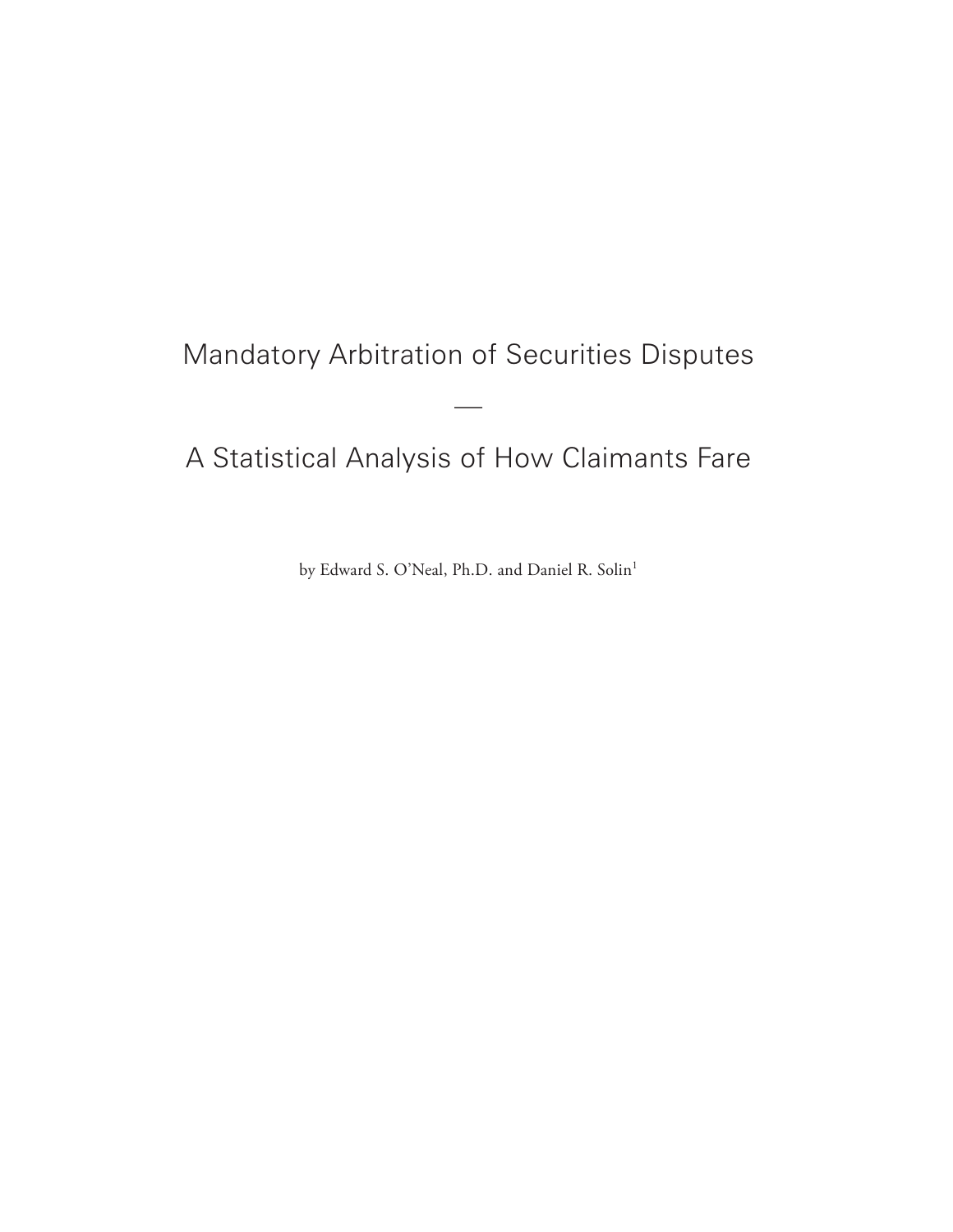### Introduction and Overview

In 1987, a sharply divided<sup>2</sup> United States Supreme Court decided Shearson/American *Express v. McMahon,* 482 U.S. 220 (1987). In its decision the court held that the mandatory arbitration provisions in agreements between investors and brokerage firms are enforceable.

Securities firms are required to be members of self-regulatory organizations. The largest of these organizations is the National Association of Securities Dealers (NASD). Virtually all NASD members require investors dealing with them to agree to resolve disputes by arbitration.<sup>3</sup>

The NASD is required to obtain approval from the Securities and Exchange Commission when it changes its procedural rules.<sup>4</sup> However, it is very clear that rules governing mandatory arbitration must be "in the public interest".<sup>5</sup>

In recent years, a debate has raged over the fairness of the mandatory arbitration system. The conflicting views of the industry and investor advocates were foreseen by Justice Blackmun in his dissenting opinion in *McMahon*. He wrote:

Furthermore, there remains the danger that, at worst, compelling an investor to arbitrate securities claims puts him in a forum controlled by the securities industry. This result directly contradicts the goal of both securities Acts to free the investor from the control of the market professional. The Uniform Code provides some safeguards but despite them, and indeed because

- 3 The NASD rules require the submission of all disputes with investors to arbitration. NASD CODE OF ARBITRATION PROCEDURE, §§ 10301(a), 10101(c).
- 4 See 15 U.S.C. §78s-(b)(1) (2000).

**"**

5 See 15 U.S.C. §78o-3(a) (2000).

<sup>1</sup> This study was funded by the authors. Edward S. O'Neal, Ph.D, is a principal with Securities Litigation and Consulting Group, Inc. (SLCG), a financial economics consulting firm, www. slcg.com. This work was completed while he was on the faculty at the Babcock Graduate School of Management at Wake Forest University.

Daniel R. Solin is a securities arbitration attorney representing investors. He is also a Registered Investment Advisor and Senior Vice President of Index Funds Advisors, Inc., www.ifa.com.

<sup>2</sup> Justice O'Connor authored the majority opinion. Chief Justice Rehnquist and Justices White, Scalia, and Powell joined the majority. Justice Blackmun wrote a dissenting opinion, which Justices Brennan and Marshall joined. Justice Stevens wrote a separate dissenting opinion.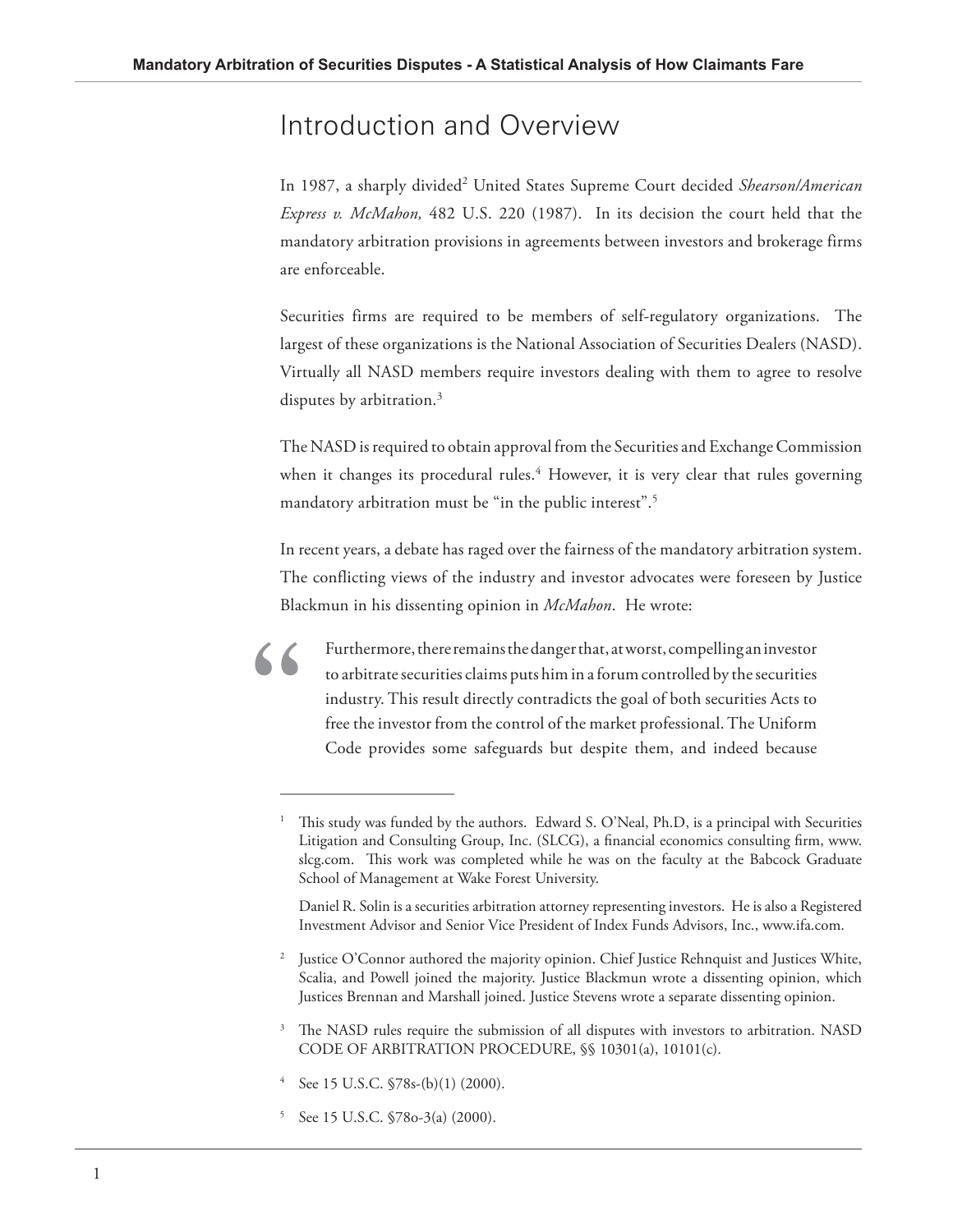of the background of the arbitrators, the investor has the impression, frequently justified, that his claims are being judged by a forum composed of individuals sympathetic to the securities industry and not drawn from the public. It is generally recognized that the codes do not define who falls into the category "not from the securities industry".

\*\*\*



The uniform opposition of investors to compelled arbitration and the overwhelming support of the securities industry for the process suggest that there must be some truth to the investors' belief that the securities industry has an advantage in a forum under its own control. See *N. Y. Times,* Mar. 29, 1987, section 3, p. 8, col. 1 (statement of Sheldon H. Elsen, Chairman, American Bar Association Task Force on Securities Arbitration: "The houses basically like the present system because they own the stacked deck"). (footnotes omitted) *Shearson/American Express v. McMahon,* 482 U.S. 220, 260-261 (U.S. 1987)

The issues in the ongoing debate continue to include (i) the requirement that one of the three arbitrators be affiliated with the securities industry $^6$  and (ii) the fact that the arbitration process is administered by the NASD instead of by an entity unaffiliated with the securities industry. $7$ 

<sup>6</sup> See NASD CODE OF ARBITRATION PROCEDURE Rule 10308 (b)(1)(B) ("If the amount of a claim is more than \$50,000, the Director shall appoint an arbitration panel composed of **one non-public** arbitrator and two public arbitrators, unless the parties agree to a different panel composition") (emphasis supplied). The Rules of the New York Stock Exchange are identical in this regard. See NYSE Rule  $607(a)$ . The control over the selection of arbitrators who are on the panel, and the ability to classify them as "public" or "non-public," as well as other broad authority invested in the Director of Arbitration of the NASD, gives the NASD vast authority to influence the outcome of investor disputes submitted to it. See NASD CODE OF ARBITRATION PROCEDURE Rules 10103, 10308, 10310, 10311, 10312, 10313 and 10319.

<sup>7</sup> The securities industry believes that the requirement of an industry affiliated arbitrator is helpful to investors since that arbitrator has the specialized knowledge to discern misconduct by a broker. The contrary view is that the presence of an industry arbitrator affects the perception of fairness of the proceeding. See, *Arbitration Reform: Hearings Before the Subcomm. on Telecommunications and Finance of the House Comm. on Energy and Commerce,* 100th Cong., 2d Sess. 265 (1988) (statement of James C. Meyer, Pres., N. Am. Sec. Adm'rs Ass'n), at p. 6 ("[s]ecurities industry professionals contend that arbitrators are unbiased and oftentimes harsher on their colleagues than others might be in arbitration proceedings. That may or may not be true. But even if it is, the perception of fairness is as important as the reality of fairness.").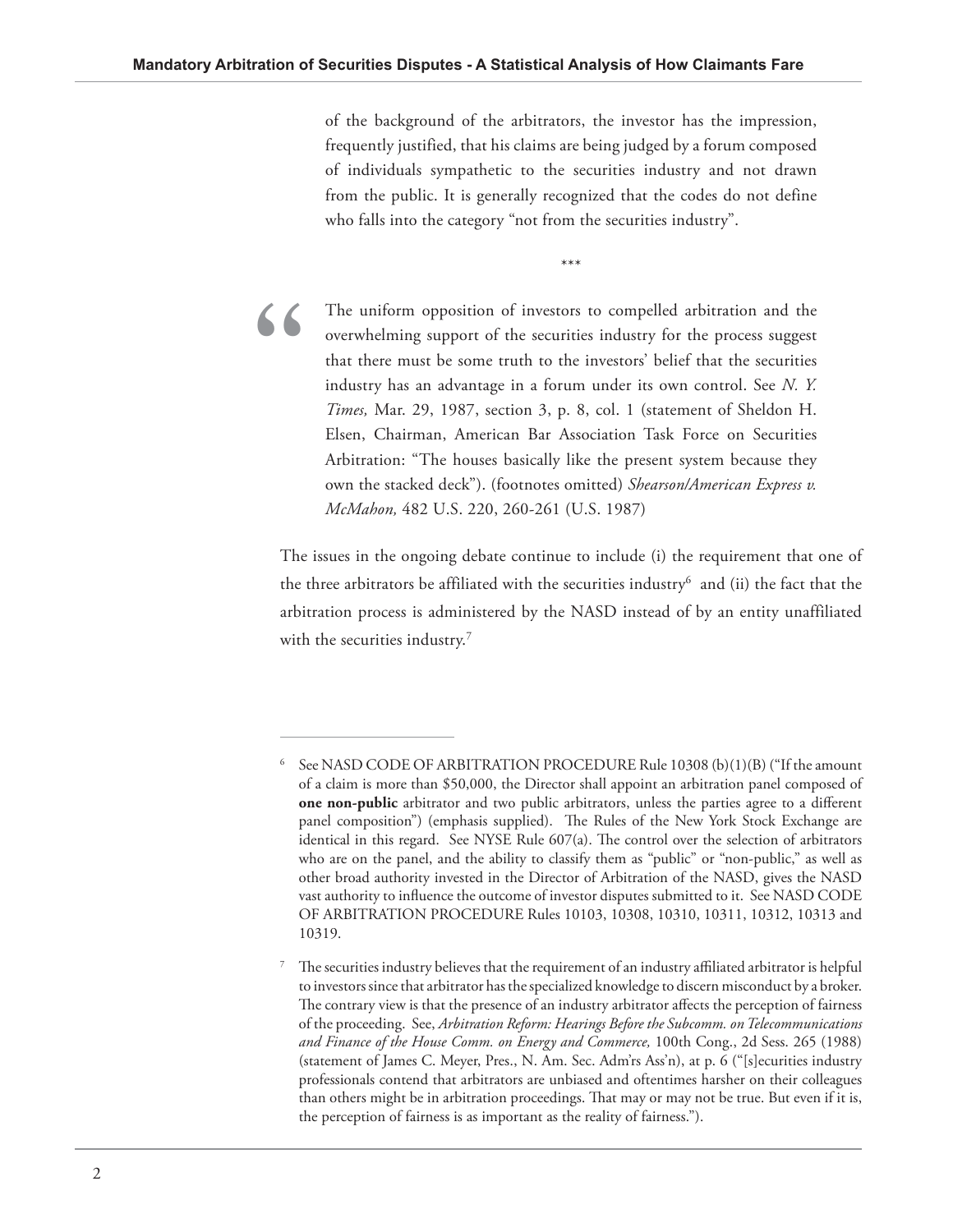In addition, there is concern that the fact that the major brokerage firms are "repeat players" in the process, gives them an unfair advantage. Arbitrators who wish to continue to be appointed to panels may be influenced by the fact that issuing a large award against one of these firms could cause them to be stricken from serving on future panels.<sup>8</sup>

In contrast, a number of studies and articles have concluded that there is no proinvestor bias in the mandatory arbitration proceedings.<sup>9</sup>

On March 17, 2005, industry representatives, academics and investor advocates presented sharply conflicting views on this subject before the House Subcommittee on Capital Markets, Insurance and Government Sponsored Enterprises.<sup>10</sup>

The industry representatives extolled the virtues of mandatory arbitration. The investor advocates decried its bias.<sup>11</sup>

William Galvin, the Secretary of the Commonwealth of Massachusetts and Chief Securities Regulator in Massachusetts, testified as follows:



The term "arbitration" as it is used in these proceedings is a misnomer. Most often, this process is not about two evenly matched parties to a dispute seeking the middle ground and a resolution to their conflict from

 $10$  The transcript of these hearings can be found at: http://financialservices.house.gov/media/ pdf/109-11.pdf.

<sup>8</sup> See Carrie Menkel-Meadow, *Do the "Haves" Come Out Ahead in Alternative Judicial Systems? Repeat Players in ADR,* 15 Ohio St. J. on Disp. Res. 19, 50-52 (1999); Richard A. Voytas, Jr., *Empirical Evidence of Worsening Conditions for the Investor in Securities Arbitration,* 12 Securities Arbitration Commentator 7 (2002), as cited in 21 Ohio St. J. on Disp. Resol. 329, 381.

<sup>&</sup>lt;sup>9</sup> See, U.S. Gen. Accounting Office, Rep. No. GGD-92-74, Securities Arbitration: How Investors Fare; U.S. Gen. Accounting Office, Rep. No. GGD- 00-115, Securities Arbitration: Actions *Needed to Address Problems of Unpaid Awards* (2000); Michael A. Perino, *Report to the Securities*  and Exchange Commission Regarding Arbitrator Conflict Disclosure Requirements in NASD and *NYSE Securities Arbitrations* (Nov. 4, 2002 http://www.sec.gov/pdf/arbconflict.pdf; *Securities Mediation: Dispute Resolution for the Individual Investor*, 21 Ohio St. J. on Disp. Resol. 329, 381, fn. 50.

<sup>&</sup>lt;sup>11</sup> Daniel R. Solin, co-author of this report, testified at these hearings. His testimony may be found at: http://financialservices.house.gov/media/pdf/109-11.pdf, at pp. 111-121. Mr. Solin set forth similar views in two books he has authored: *Does Your Broker Owe You Money?* (Perigee Books, 2006) and *The Smartest Investment Book You'll Ever Read* (Perigee Books, 2006). See also, www.smartestinvestmentbook.com.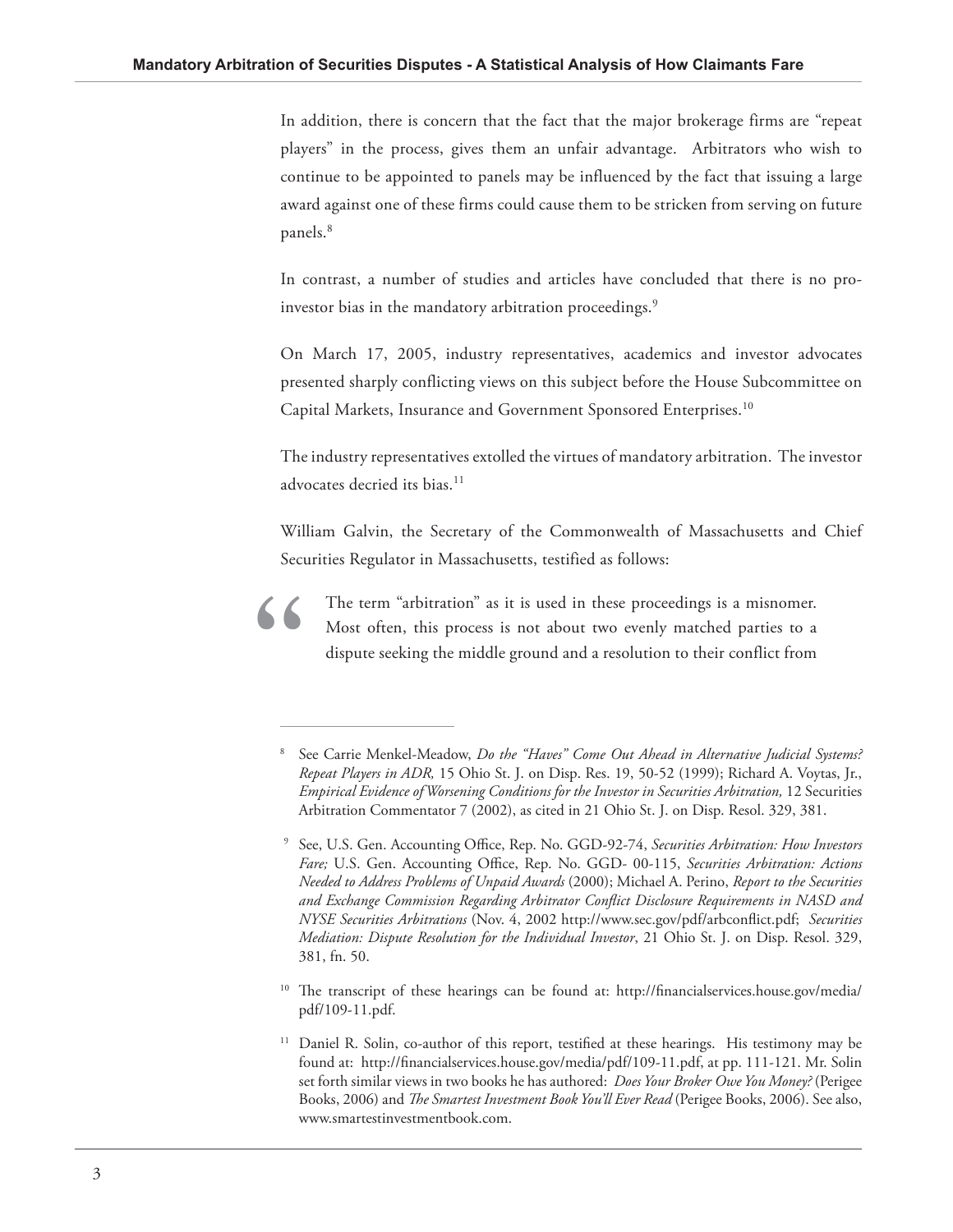**"**

knowledge, independence and unbiased fact finders, rather what we have in America today is an industry sponsored damage containment and control program masquerading as a juridical proceeding.<sup>12</sup>

The NASD provides extensive data on the outcome of mandatory arbitration proceedings on its statistics page.<sup>13</sup> According to the NASD, for calendar year 2006, Claimants prevailed in 425 of 1,011 cases (42%) and received an average of 42% of the amount claimed.<sup>14</sup>

It has become well accepted to justify the fairness of the mandatory arbitration system by setting forth the total "win" percentage of claimants and the percent of the amount claimed that claimants are awarded. The following quote from an article by a well known proponent of the fairness of the mandatory arbitration process is illustrative:

In 2002, the Securities and Exchange Commission sponsored a study by Professor Michael Perino regarding the operation of arbitrator disclosure requirements in securities arbitration. Among other things, Professor Perino sought empirical data on the experience of investors in securities arbitration, and determined that the most comprehensive study of investor outcomes was the GAO's 1992 report, *Securities Arbitration: How Investors Fare,* which examined results in arbitration over an eighteen-month period between 1989 and 1990. The report found "no evidence of a systematic pro-industry bias" in arbitrations sponsored by the NASD, NYSE, and other SROs when compared to arbitrations conducted by the AAA. Among other things, the GAO noted, in SRO arbitrations, panels found for investors in about 59% of arbitrations versus 60% of AAA-sponsored arbitrations, and prevailing investors received average awards of about 61% of the damages, as opposed to awards averaging 57% of amounts claimed in AAA proceedings. Constantine N. Katsoris, *ROADMAP TO SECURITIES ADR,* 11 Fordham J. Corp. & Fin. L. 413, 441.<sup>15</sup>

<sup>&</sup>lt;sup>12</sup> http://financialservices.house.gov/media/pdf/109-11.pdf, pp 6-8 at 7.

<sup>13</sup> http://www.nasd.com/ArbitrationMediation/NASDDisputeResolution/Statistics/index.htm.

<sup>&</sup>lt;sup>14</sup> http://www.nasd.com/ArbitrationMediation/NASDDisputeResolution/Statistics/index.htm.

<sup>&</sup>lt;sup>15</sup> Professor Katsoris testified before the House Subcommittee. His testimony can be found at: http://financialservices.house.gov/media/pdf/109-11.pdf, pp 47-49, at 49 ("In conclusion, I can express to you that since the mandate of *McMahon*, the system has, on balance, worked well").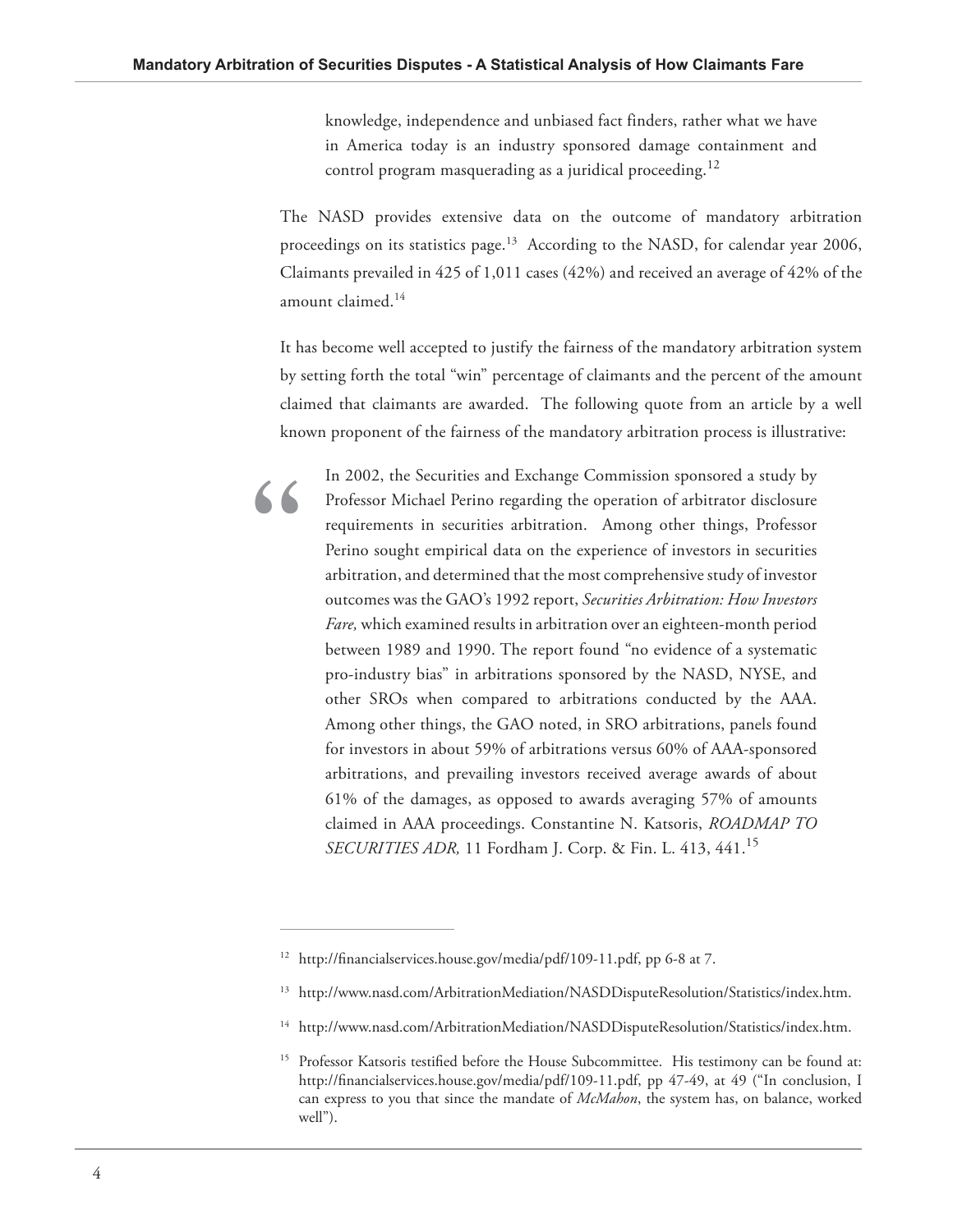We believe that win rates and percent of amount claimed that was awarded is an inaccurate and misleading basis for determining the fairness of the mandatory arbitration system. Our analysis considers the amount awarded and the size of both the claim made and the firm against whom the claim is made. We believe this approach presents a far more accurate basis with which to assess the fairness of this process.<sup>16</sup>

## General Description of the Data<sup>17</sup>

We collected data on NASD and NYSE arbitrations that occurred between January 1995 and December 2004. We attempted to collect every arbitration decision that was handed down in either forum.

The NASD would not provide us with copies of its awards. We were able to obtain these awards from the LEXIS database and, in the context of litigation with the NASD<sup>18</sup>, obtained its permission to use these awards for non-commercial purposes only.19 The NYSE would not provide us with copies of its arbitration awards and required us to go to its library and physically copy every award.

 Arbitration award information © 2007 National Association of Securities Dealers, Inc. Used with permission from the NASD.

<sup>&</sup>lt;sup>16</sup> Justice Blackmun, dissenting in *McMahon*, held the same view. ("The amici in support of petitioners and some commentators argue that the statistics concerning the results of arbitration show that the process is not weighted in favor of the securities industry. … Such statistics, however, do not indicate the damages received by customers in relation to the damages to which they believed they were entitled. It is possible for an investor to "prevail" in arbitration while recovering a sum considerably less than the damages he actually incurred.") *Shearson/ American Express v. McMahon, supra,* at pp 220, 261.

<sup>&</sup>lt;sup>17</sup> The NASD database of awards was downloaded from LexisNexis with the permission of LexisNexis. Lexis requested that we provide the following link to its bookstore: www.lexis. nexis.com/bookstore.

While the NASD claims a copyright interest in the arbitration awards issued by the panels it appoints to decide these disputes, this issue is far from settled. The NASD is not the author of these awards and authorship has generally been held to be a requirement for any claim of copyright. See 1-5 Nimmer on Copyright §5.01. See also, the language of the Intellectual Property Clause: "To promote the progress of science and useful arts, by securing for limited time to authors and inventors the exclusive right to their respective writings and discoveries." U.S. Const., art. I, § 8 cl. 8 (Emphasis supplied); *Medforms, Inc. v. Healthcare Mgmt. Solutions, Inc.,* 290 F. 3d 98, 107 (2d Cir., 2002).

<sup>18</sup> *Solin v. NASD,* 2005 U.S. Dist. LEXIS 39757 (D.N.Y. 2005).

<sup>&</sup>lt;sup>19</sup> Rule 10330(f) of the NASD CODE OF ARBITRATION PROCEDURE states that "[A]ll awards and their contents shall be made publicly available."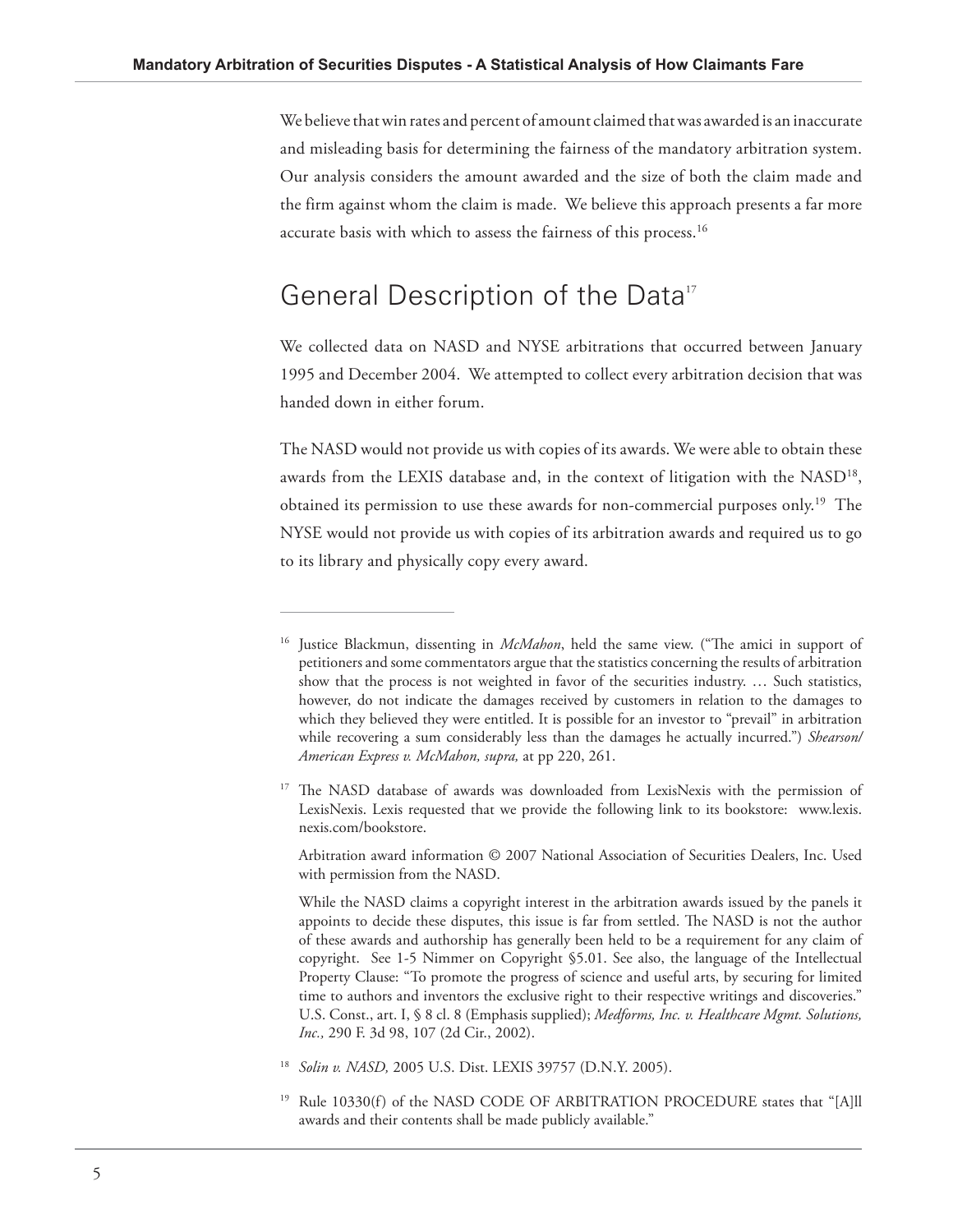While every arbitration decision is slightly different, there are certain data items that are generally included. We collected the data shown in Table 1 from each of the arbitration decisions.

The final sample consisted of 13,810 cases. 90% of the cases were in the NASD's forum and the remaining 10% were NYSE cases. Each year of our sample has at least 700 cases with a high of just over 2000 cases in 2004. Figure 1 shows the distribution of cases in our sample by the year of the arbitration decision. There is a general but uneven increase in the number of cases in the last half of our sample period. This

 $\overline{a}$ 

# 1 Table

| Variable                                     | Description (if needed)                                                                                                                                                                                                                                                                                                                                                                                                                                       |
|----------------------------------------------|---------------------------------------------------------------------------------------------------------------------------------------------------------------------------------------------------------------------------------------------------------------------------------------------------------------------------------------------------------------------------------------------------------------------------------------------------------------|
| Forum                                        | <b>NASD or NYSE</b>                                                                                                                                                                                                                                                                                                                                                                                                                                           |
| Date of Award                                | Date award was announced                                                                                                                                                                                                                                                                                                                                                                                                                                      |
| Date of Filing                               | Date case was filed                                                                                                                                                                                                                                                                                                                                                                                                                                           |
| Dispute Type                                 | Was the case brought against a firm, an associated person of<br>the firm, or both the firm and associated person                                                                                                                                                                                                                                                                                                                                              |
| Brokerage Defend                             | A dummy variable that is 1 if the case was defended, 0 if it was<br>not                                                                                                                                                                                                                                                                                                                                                                                       |
| Hearing                                      | A dummy variable that is 1 if the case went to a hearing, 0 if it<br>did not                                                                                                                                                                                                                                                                                                                                                                                  |
| <b>Number Pre-hearing</b><br><b>Sessions</b> |                                                                                                                                                                                                                                                                                                                                                                                                                                                               |
| Number Hearing<br>Sessions                   |                                                                                                                                                                                                                                                                                                                                                                                                                                                               |
| <b>Hearing City</b>                          |                                                                                                                                                                                                                                                                                                                                                                                                                                                               |
| <b>Hearing State</b>                         |                                                                                                                                                                                                                                                                                                                                                                                                                                                               |
| <b>Reason for Claim</b>                      | Many claims allege more than 1 reason for the claim. We<br>designate dummy variables for each of the following reasons:<br>suitability, misrepresentation, failure to supervise, breach of<br>fiduciary duty, negligence, omission of facts, breach of contract,<br>churning, failure to execute a trade, dispute over trade, margin<br>dispute, commission dispute, unauthorized trading, selling away,<br>online trading, fraud, delayed pay for settlement |
| Nature of Damages<br>Requested               | We designate dummy variables to code the following types of<br>damages requested: interest, attorney fees, return of<br>commissions, well managed account damages, rescission                                                                                                                                                                                                                                                                                 |
| <b>Counter Claim Alleged</b>                 | A dummy variable that is 1 if the respondent files a counterclaim,<br>0 if not                                                                                                                                                                                                                                                                                                                                                                                |
| Number of Arbitrators                        |                                                                                                                                                                                                                                                                                                                                                                                                                                                               |
| <b>Name of Arbitrators</b>                   |                                                                                                                                                                                                                                                                                                                                                                                                                                                               |
| Name of Chairperson                          |                                                                                                                                                                                                                                                                                                                                                                                                                                                               |
| <b>Arbitrator Dissented</b>                  | A dummy variable that is 1 if an arbitrator dissented, 0 if not                                                                                                                                                                                                                                                                                                                                                                                               |
| Name of Dissenting<br>Arbitrator             |                                                                                                                                                                                                                                                                                                                                                                                                                                                               |
| Name of Brokerage<br>Firm Involved           |                                                                                                                                                                                                                                                                                                                                                                                                                                                               |
| Name of Associated<br>Person Involved        |                                                                                                                                                                                                                                                                                                                                                                                                                                                               |
|                                              |                                                                                                                                                                                                                                                                                                                                                                                                                                                               |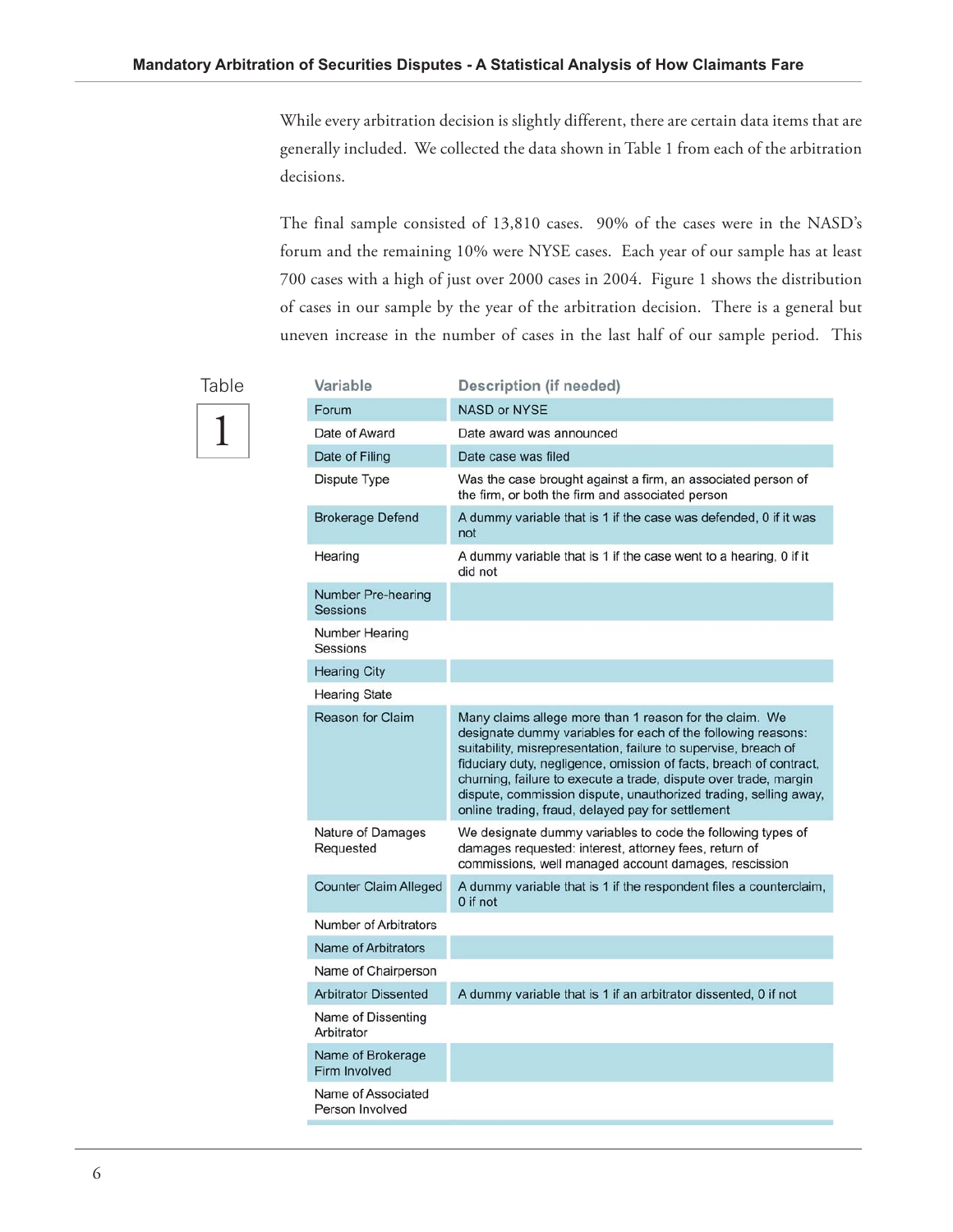increase is likely driven by the bear market and resulting investor losses in the 2000 to 2002 period.

Twenty-eight percent of the awards in our sample did not designate a city or state in which the arbitration took place. Of the remaining 72%, the Northeast region of the country was most highly represented and the Midwest was the least represented. Figure 2 shows the number of cases that were heard in the four regions of the country during our sample period.

There is a very large range of requested damages in our sample. For our subsequent empirical analysis, we divide our sample into five categories by requested damages.





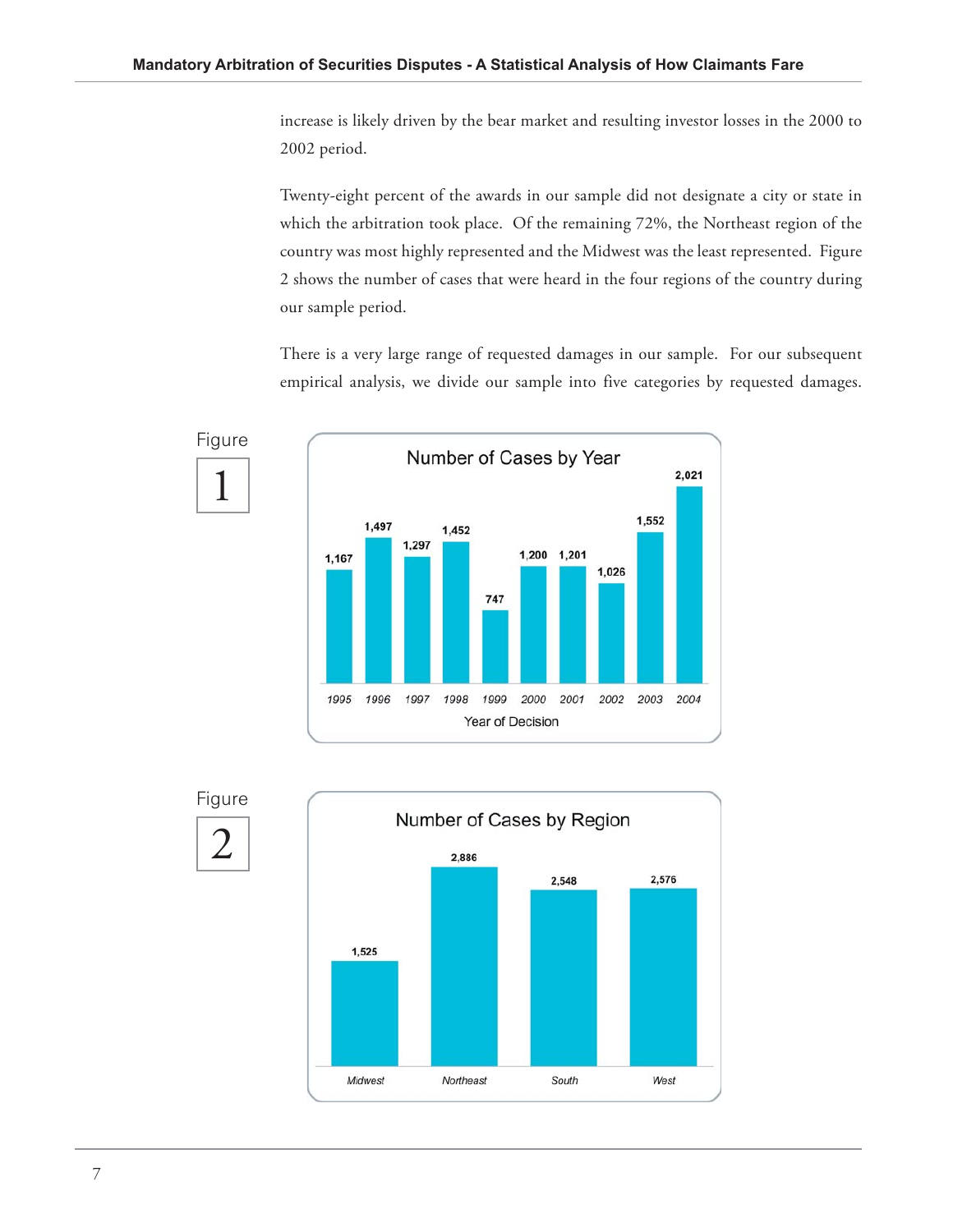Figure 3 shows the representation in our sample by requested damages amount.

One of the variables in our sample is the name of the brokerage or investment advisory firm against which the case was filed. In order to better explore this variable, we categorized brokerage firms based on their size. For this analysis, we consulted the *Securities Industry Yearbook* (2002) and categorized all of the firms in our sample based on the total number of broker-dealer registered representatives.

We designated four categories: the largest 3 brokerage firms, the next 7 firms, the next 10 firms, and all of the remaining firms. We use the 2002 yearbook (which is based on 2001 data) because in our sample the median case based on award date is in 2001. Brokerage firms over our sample period underwent numerous mergers and acquisitions. We handled these corporate events by treating all cases against an ultimately acquired or merged firm as being cases against the acquirer. We also tracked name changes through the sample period and used a single uniform identifier for firms that changed names at some point in our sample period. Figure 4 shows the number of cases in our sample filed against our categories of brokerage firms.



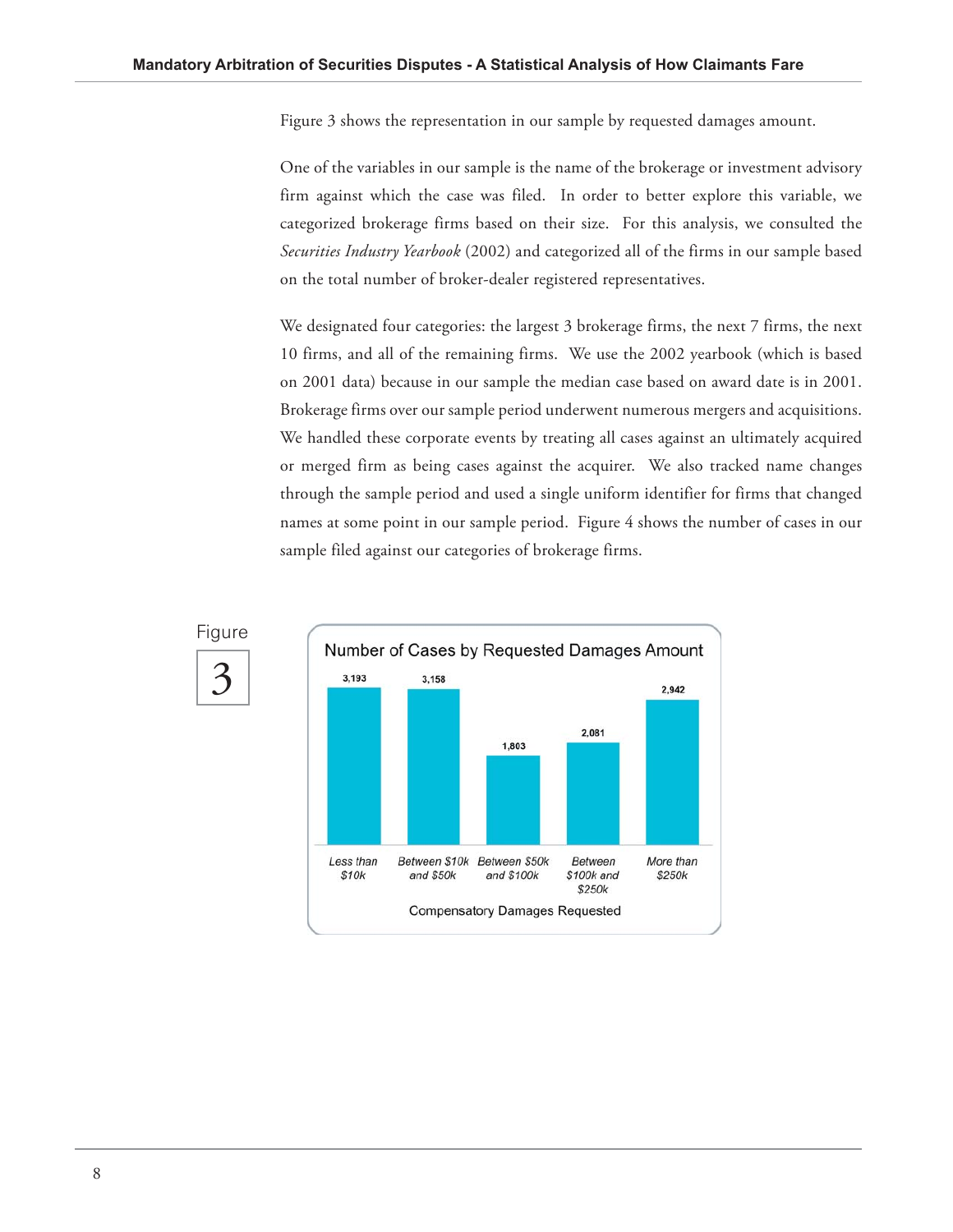

### Win Rates and Award Percentages

As set forth above, previous empirical analysis of the investor arbitration process has focused on the frequency with which investors win and the amounts that are awarded when an investor wins. Typical studies tabulate both raw win rates and awards as a percentage of the amount specified in the original claim. Consistent with previous empirical studies, we categorize the arbitrations in our sample as a win for the claimant if any amount is awarded to the claimant.<sup>20</sup>

Figure 5 shows the win rates in each of the ten years covered by our sample. The win rates increase generally from 48% in 1995 to 59% in 1999. The year 2000 began a multi-year decline in win rates which culminates in a low of 44% in 2004. The overall win rate in the entire sample period for claimants is 51%.

Win rates are different depending on the size of the brokerage firm involved. Figure 6 shows the win rates for the four different size categories of brokerage firms. The win rate against the top 3 brokerage firms averaged 39% in our sample. Win rates against brokers in the 4-10 category and in the 11-20 category are 43%. For firms outside of the top 20 based on number of registered representatives, the win rate was 57%. Cases against smaller firms are more likely to result in an award to claimants.

Although classifying as an investor victory any case with a monetary award has been typical in previous studies, our subsequent analysis demonstrates the problems with such a simplistic categorization.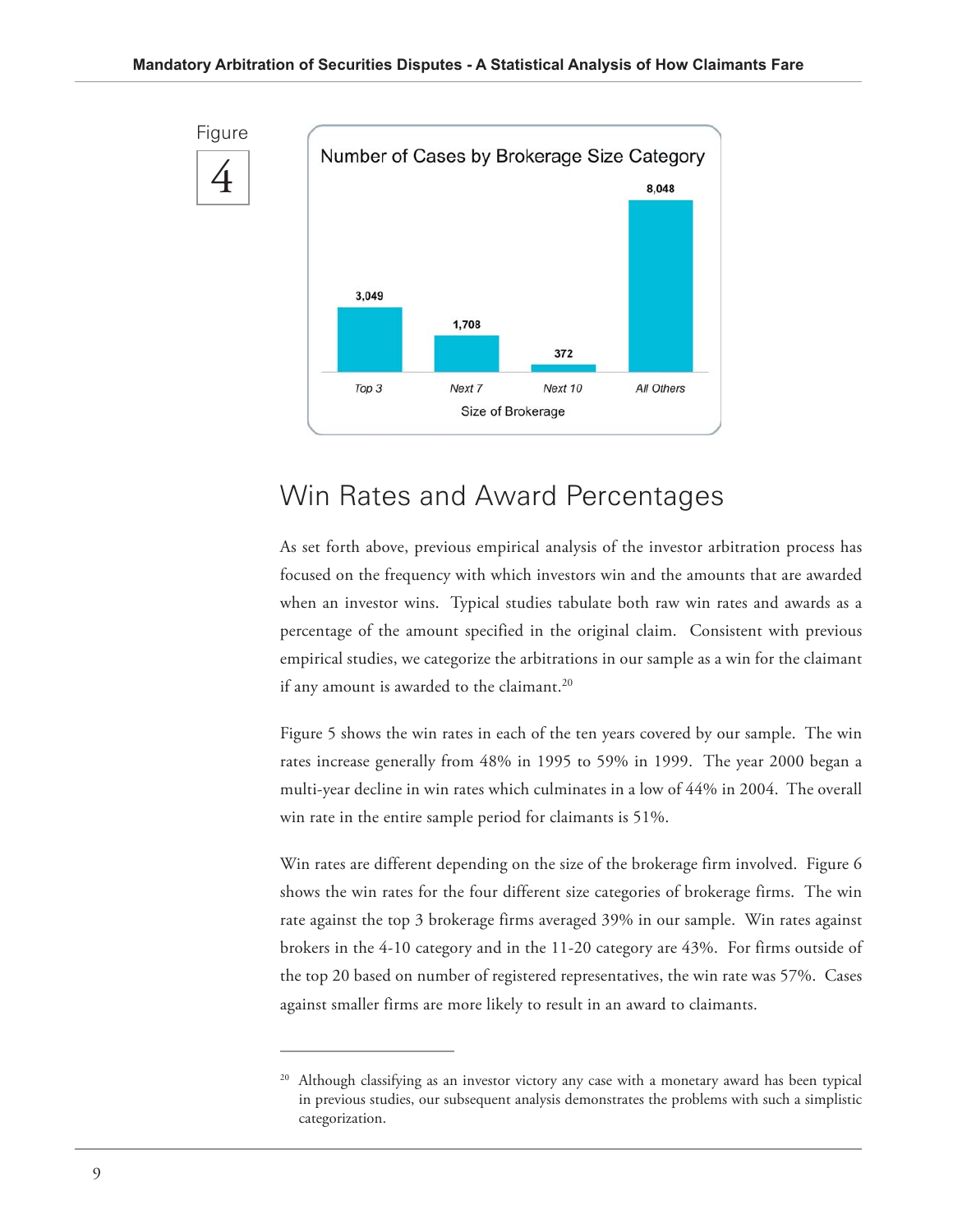Win rates alone do not give an accurate picture of how investors or brokers fare in the arbitration process. In a \$100,000 claim, a win with an award of \$5,000 is far different than a win with an award of \$100,000. However, both are counted as wins when win rates are analyzed.

Previous researchers have also quantified the average amount of the awards as a percentage of the amount stated in the claim. The GAO June 2000 report<sup>21</sup> found the percentage awarded in cases won by claimants to be about 50%. This percentage is consistent with previous studies.







21 *Securities Arbitration: Actions Needed to Address the Problem of Unpaid Awards* (GAO/GGD-00- 115, June 15, 2000)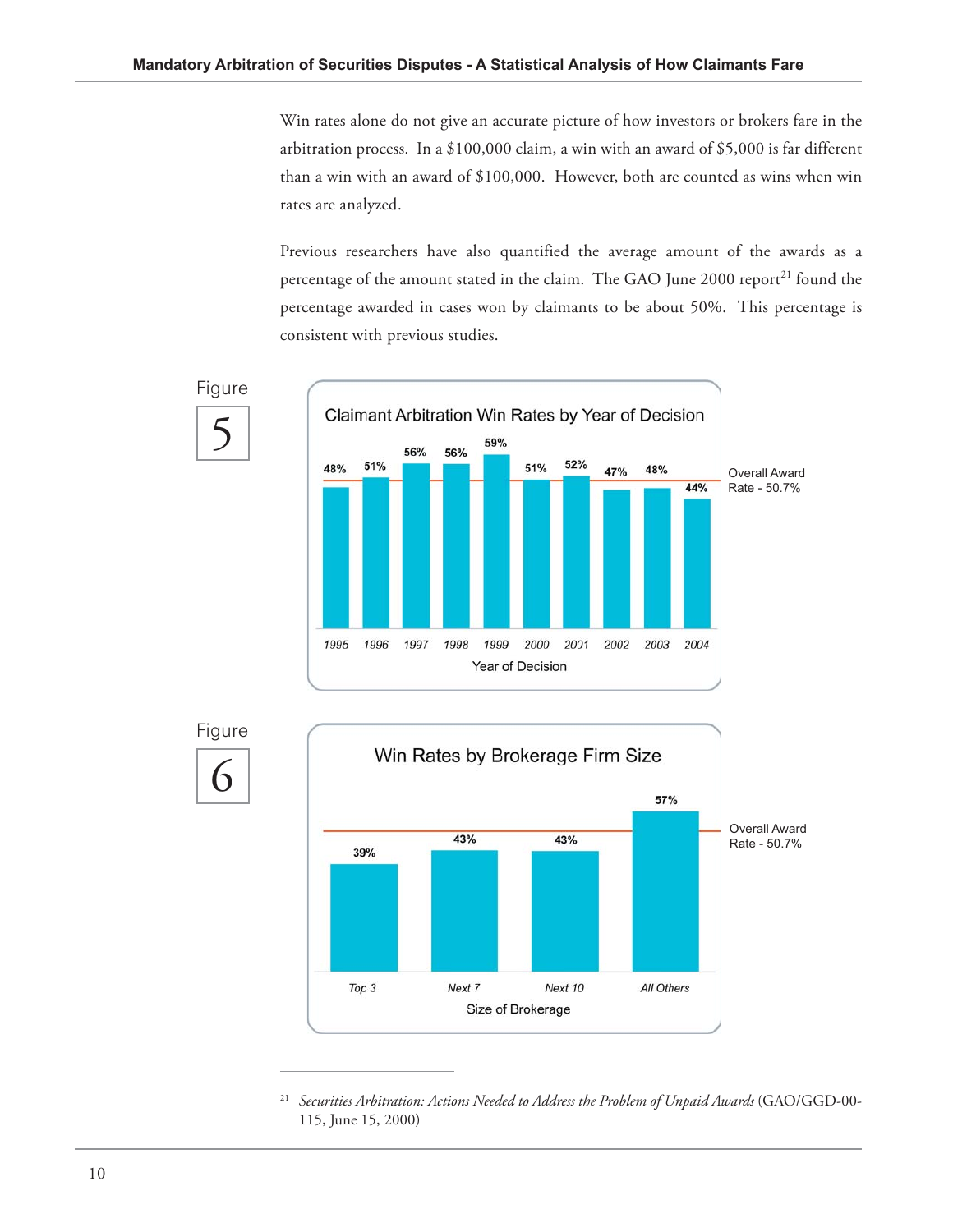Figure 7 shows the percentages won in cases in which investors were granted an award. Importantly, this includes only the cases where there was an award and does not include cases that resulted in no award to investors. The award percentages reached a high in 1998 of 68% and have steadily declined in the later years of the sample to stabilize at approximately 50% in the 2002-2004 time period. Note that this decline in the award percentage roughly corresponds to the decline in win rates over the same period. Toward the end of the sample period, investors were winning less frequently and, when they did win, they were being awarded a smaller percentage of their claim.

The amount that investors can expect to recover in a win varies dramatically with the size of the requested damages. Using the five categories of damage requests, we calculate the average amount that an investor recovers, given that the arbitration results in a non-zero award, and present the results in Figure 8. There is a clear monotonic decline in the award percentage.

There are multiple potential explanations for this result. It may be that large claims with significant merit are more often settled. The risk of taking small claims to arbitration is low from the brokerage firm's standpoint. Or it may be that larger claims are really smaller claims with trumped-up damages numbers from aggressive claimant's counsel. A third explanation is that arbitrators are hesitant to grant large monetary awards regardless of the alleged level of damages in the case. There may be other explanations as well. Regardless of the explanation, if an investor finds himself in an arbitration proceeding, the percentage of claim he can expect in a win is a declining function of the amount requested in the case.



#### Figure

7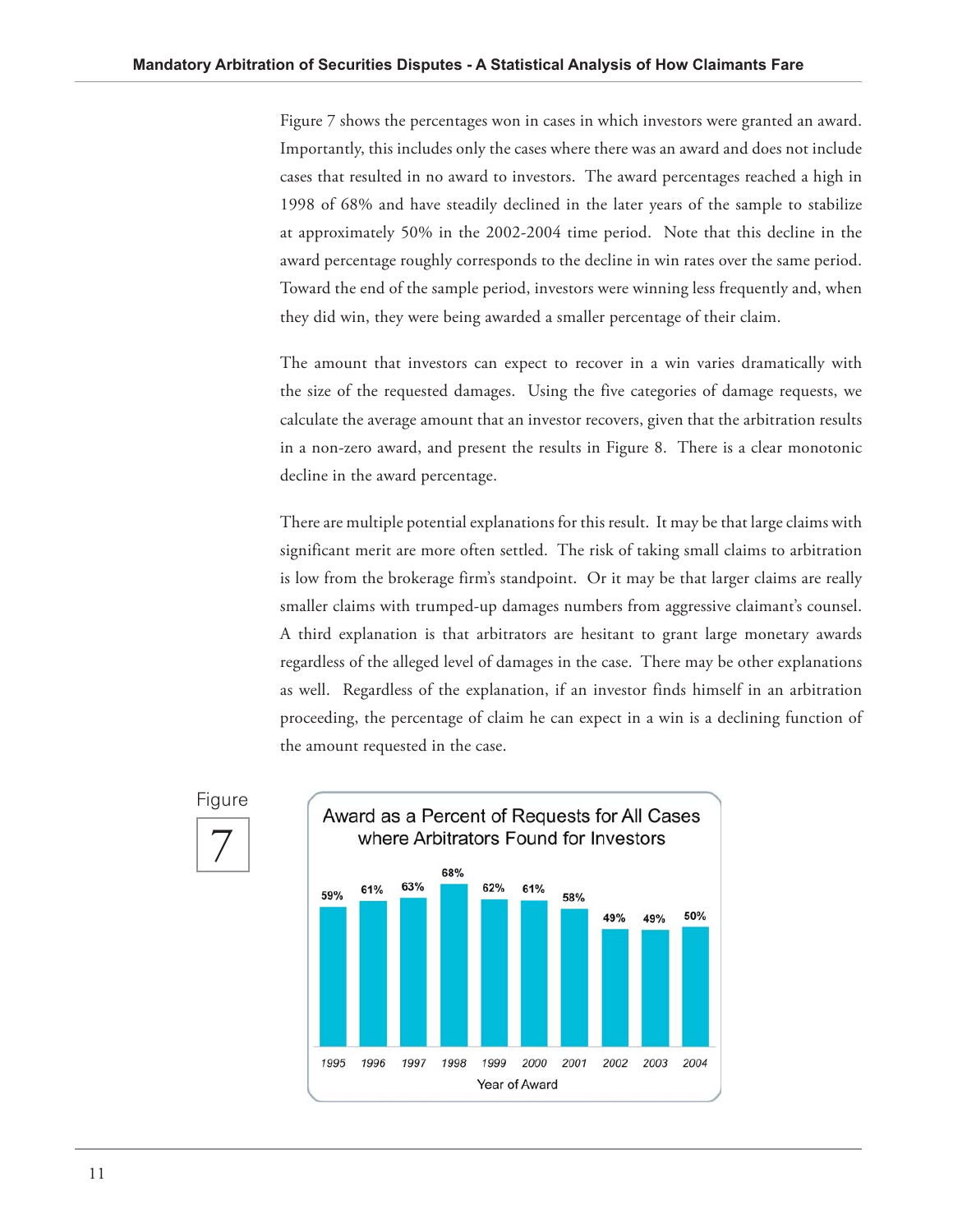8 Figure



Clearly win rates in isolation or award percentages in isolation do not provide a complete assessment of the outcomes in the arbitration process. We propose that a better measure for assessing the arbitration process combines the win rates and the award percentages. We call this measure the Expected Recovery Percentage, and it is simply the product of the win rate and the amount awarded as shown in equation (1) below:

Equation

1

Expected Recovery  $\% = (Win rate)*(Award %)$ 

If we assume that investors win half the time and they receive, on average, half of the claimed amount when they do win, the expected recovery percentage is  $(.5)^*(.5)$  which is .25 or 25%. This number is very informative for potential claimants and respondents. It means that going into the arbitration, the expected amount to be awarded is 25% of the amount claimed. It takes into account the fact that half the time claimants lose and are awarded nothing. The other half of the time they win and are awarded an amount that averages half of the claim.

We calculate the expected recovery percentage on a year-by-year basis for our sample and present the results in Figure 9. Consistent with Figures 5 and 7 that show both win rates and award percentages declining since the late 1990s, expected recovery percentage also declines. The high in our sample period is 38% in 1998. The low is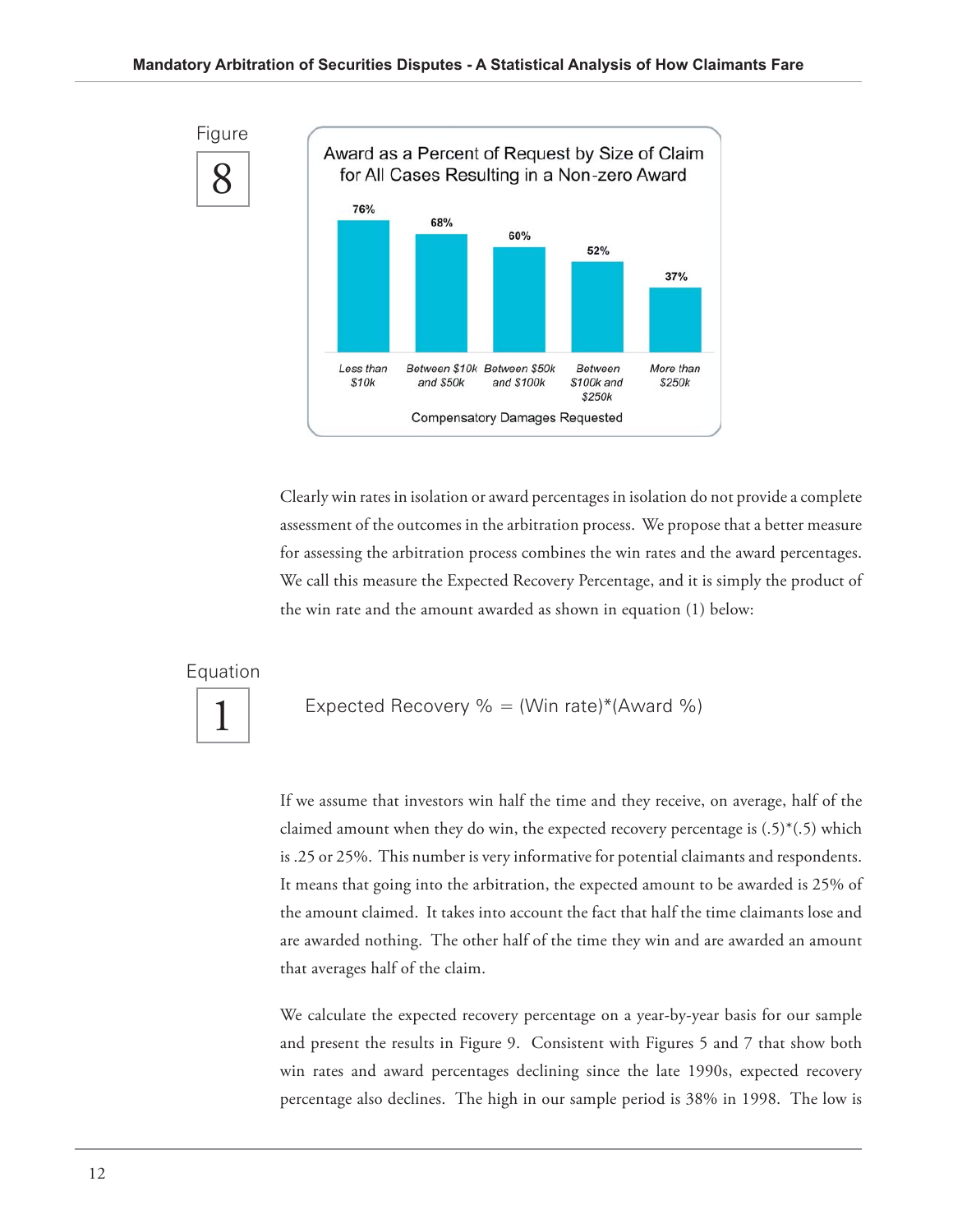

22% in 2004. As a percentage of the amount claimed, investors in arbitration were being awarded 22 cents on the dollar in 2004 vs. 38 cents on the dollar in 1998. The decline in expected recovery percentage is steeper than either the decline in win rates or award percentages because the expected recovery percentage is the product of the two individually declining variables.

One driving factor in the decline of expected recovery percentage over time is that award requests in dollars have increased in the 2000s while awards have remained fairly constant. Figure 10 shows the average real dollar amount of the requests and awards expressed in 1995 dollars (adjusted for inflation). Award requests increased significantly over the entire period while average awards remained fairly constant. In 1998 the average award was \$56,000 while in 2004 it was \$59,000. This 6% increase in real awards is dwarfed by the difference in award requests which rose over 300% from \$168,000 in 1998 to \$540,000 in 2004.

The rise in award requests was likely driven by a combination of the technology bear market which began in 2000 and lasted through 2002 and the analyst fraud scandal, which led to the \$ 1.4 billion "global settlement" between 10 of the largest Wall Street firms, the SEC, the Self Regulatory Organizations and all fifty states.<sup>22</sup> Figure 11 shows the real award requests and the growth of \$100 invested in the NASDAQ Composite index in 1995. The increase in award requests took off in 2001, a year after the initial drop in the NASDAQ index. The level of award requests stays high though the rest of

<sup>22</sup> See Renee M. Jones, *Dynamic Federalism: Competition, Cooperation and Securities Enforcement,* 11 Conn. Ins. L.J. 107, 117-21 (2004).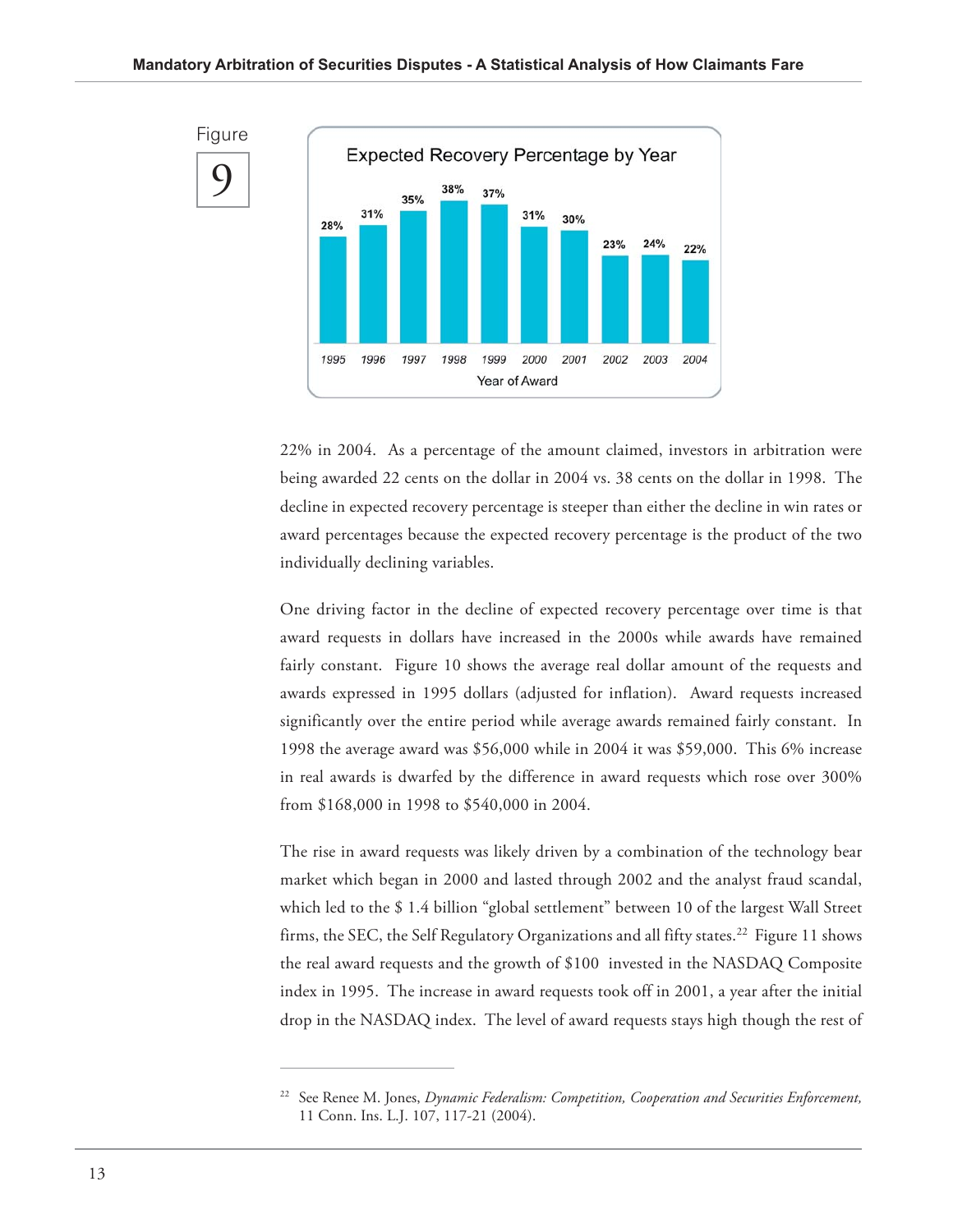



our sample period, presumably reflecting the continued filing of cases as the NASDAQ market languished in 2001 and 2002.

Figure 12 shows the expected recovery percentage as a function of the size of the claim. This figure shows that the recovery percentage is fairly consistent across all smaller claims but dips significantly for claims over \$250,000. Expected recovery percentage also is related to the size of the brokerage firm against which the case is brought. Figure 13 shows that cases against smaller firms result in a larger expected recovery percentage than against the top 20 brokerage firms. No significant difference in recovery percentage exists among firms in the top 3, next 7 or next 10 as defined by number of registered representatives.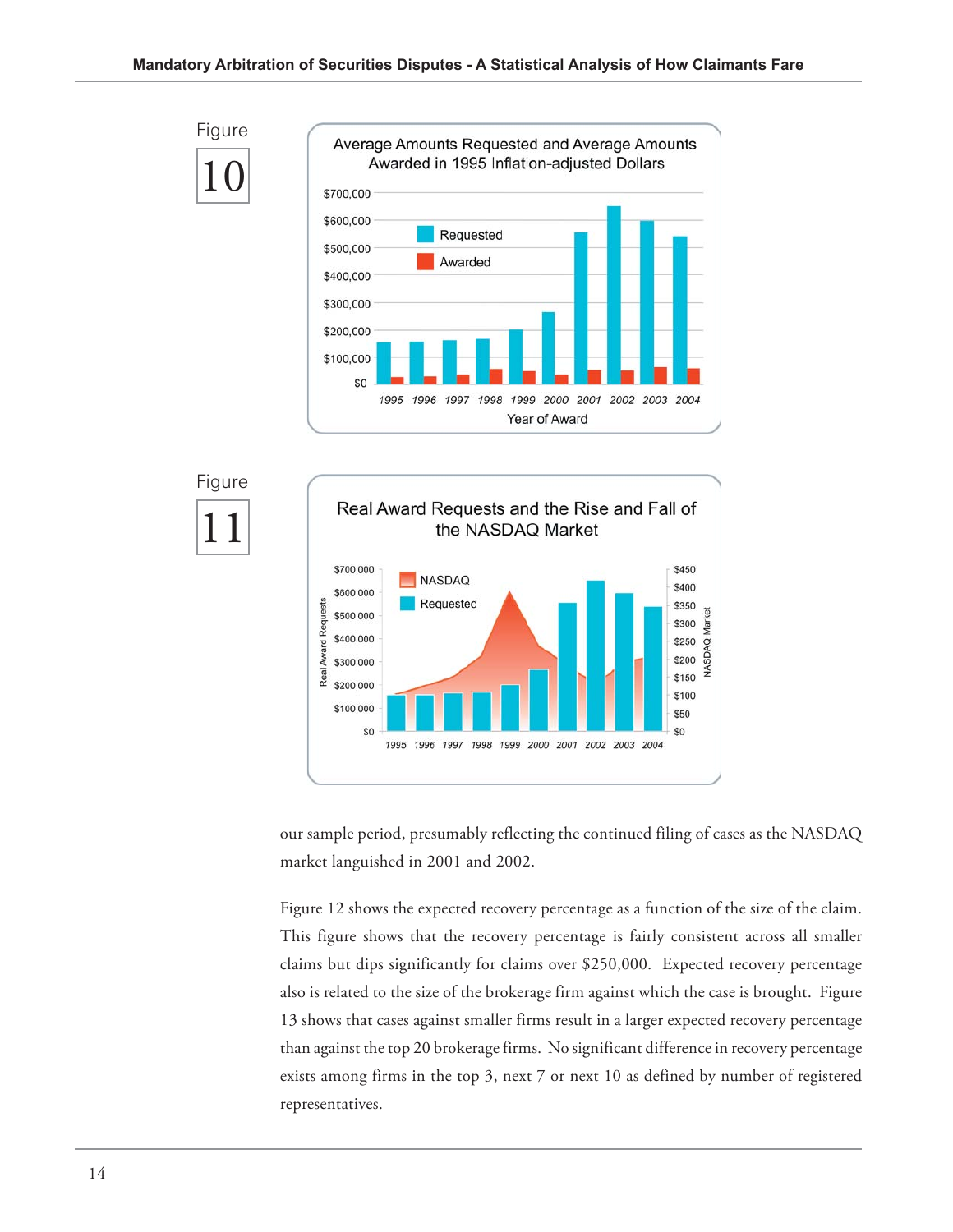





The preceding analysis documents that cases with large claims and arbitrations brought against top 20 brokerage firms result in lower expected recovery amounts. Figure 14 presents recovery percentages broken down both by the size of the brokerage firm and the size of the claim. The preceding findings are clearly evident in this graph. The greater recovery percentage in claims against small firms persists across all claims regardless of the size of the claim. Claims against top 20 brokerage firms exhibit expected recovery percentages that decline significantly as the size of the claim increases. Claimants in arbitrations against top 20 brokers face an expected recovery percentage that is approximately 28% in claims under \$10,000. The expected recovery percentage plunges to approximately 12% in claims over \$250,000.23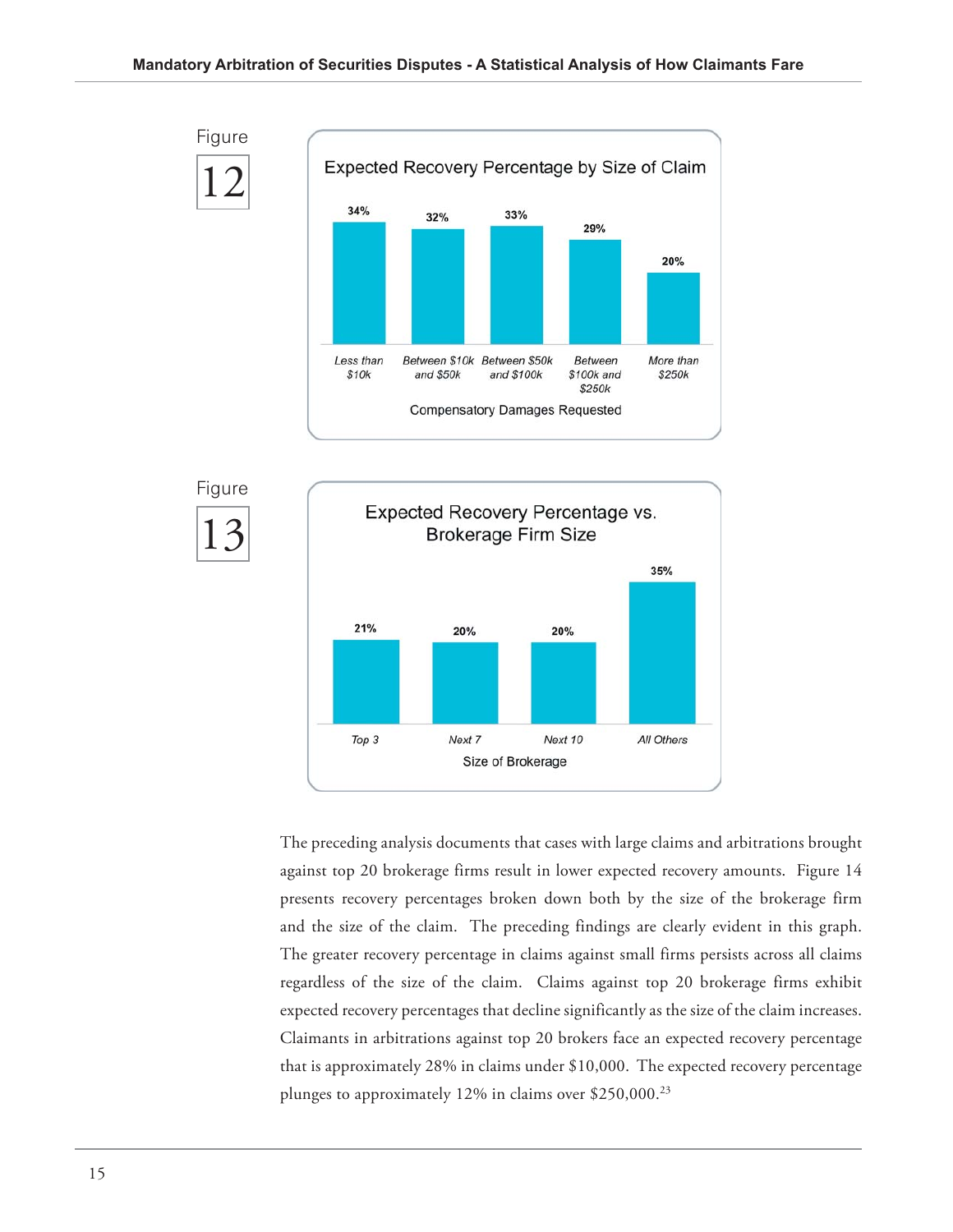Recall from figure 4 that most of the claims in our ten-year sample period are against firms or entities that are outside of the top 20. Although previous studies do not categorize claims based on size of the brokerage firm, it is likely that those studies, drawing from the same sample period, are also dominated by small firms. Since cases against small firms appear to be decided more favorably for claimants, we must be careful to realize that numbers drawn from broad studies of the arbitration process are influenced significantly by such claims. Even more importantly, it is likely that a significant number of these claims against smaller firms are unpaid. The GAO found that approximately half of all arbitrated awards go unpaid. Further, they find that the larger the award, the lower the probability of being paid. $^{24}$ 



Some might argue that there are many cases that are not appropriately handled or vetted by claimant attorneys and that the existence of such cases in our database depresses the average expected recovery rate. However, we analyzed cases over \$250,000 against the top 20 brokerage firms where Claimant's were represented by members of the current Board of Directors of the Public Investors Arbitration Bar Association ("PIABA"), www.piaba.org. PIABA is a national bar association whose member attorneys are dedicated to the representation of investors in disputes with the securities industry. The Expected Recovery Percentage in these cases was 13.6%, which is not statistically different from 12%.

<sup>24</sup> See GAO/GGD-00-115 *Actions Needed to Address Problem of Unpaid Awards,* Chapter 4.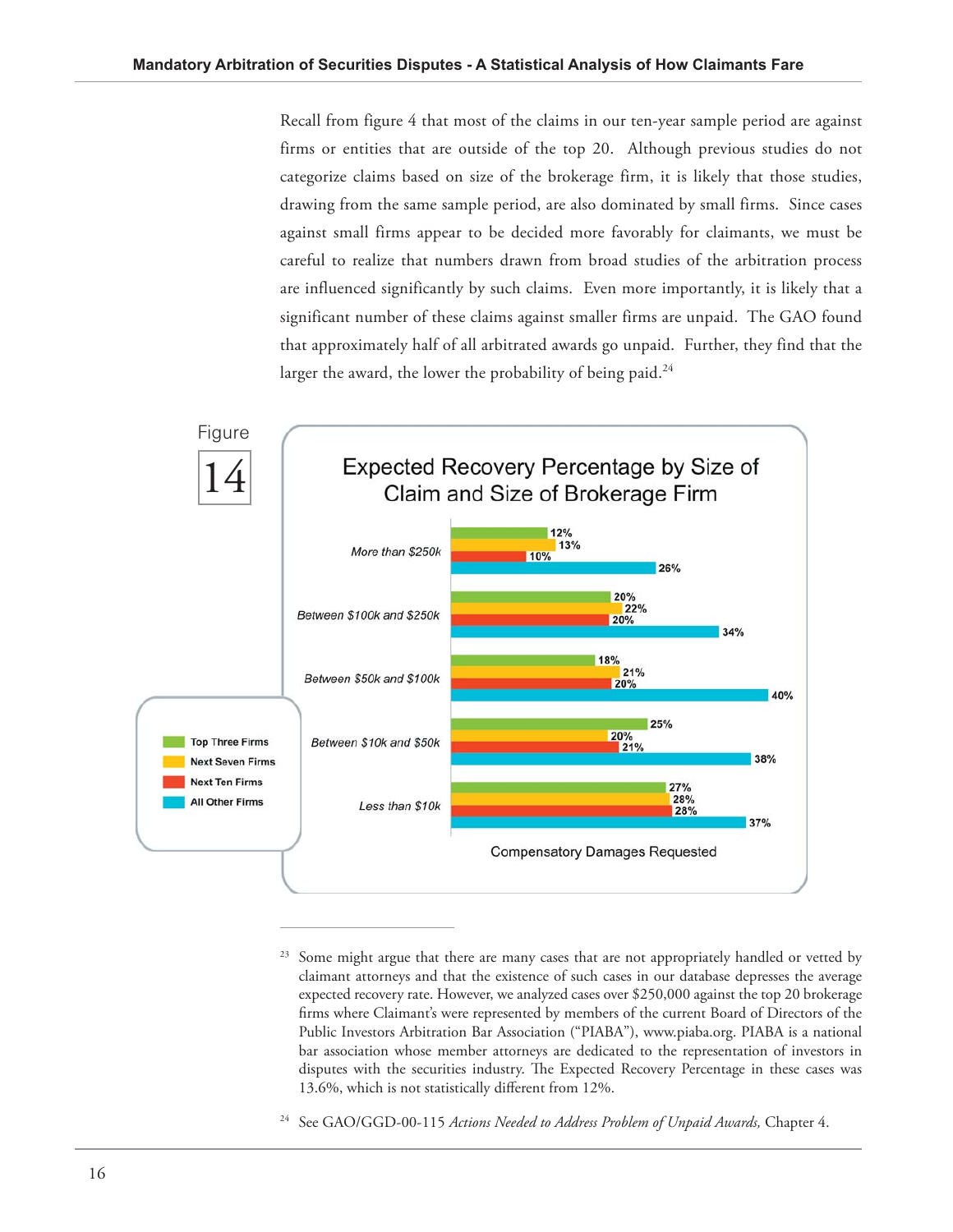#### Conclusions and Extensions

Our analysis uncovers a number of potentially troublesome facts about the investor arbitration system:

- Claimant win rates have steadily declined since 1999
- Claimant win rates are lower against larger brokerage firms
- Awards as a percent of amount claimed in claimant victories have steadily declined since 1998
- The larger the case, the lower the award as a percent of the amount claimed
- The average amount an investor can expect to recover going into arbitration has declined from a high of 38% in 1998 to a low of 20% in 2004
- The average amount an investor can expect to recover going into arbitration against a large firm in a large case (over \$250,000) is 12%

There may well be innocent explanations for fact that the chances of an investor recovering significant damages from a major brokerage firm are statistically small in mandatory arbitration. However, our data clearly indicates a decline in both the overall "win" rate and the expected recovery percentage against major brokerage firms, at a time when the misconduct of these firms reached its apex with the analyst fraud scandal.

This data gives credence to Commissioner Galvin's testimony about the system really being a "… damage containment and control program masquerading as a juridical proceeding", intended to protect the major brokerage firms from significant damages. Whether for good reason or otherwise, the mandatory arbitration system is achieving this result.

In addition, this diminished expected recovery percentage must be viewed in the context of the cost to the investor to achieve this relatively modest award. In our sample of 13,810 cases, there were 3,956 where arbitration panels awarded claimants nothing but assessed forum fees to claimants. In these cases the average forums fees were \$2,742 (in these same cases average forum fees against respondents were \$2,693). An additional 51 cases had positive awards for claimants which were less than the forum fees assessed against them. In our analysis and that of previous researchers, these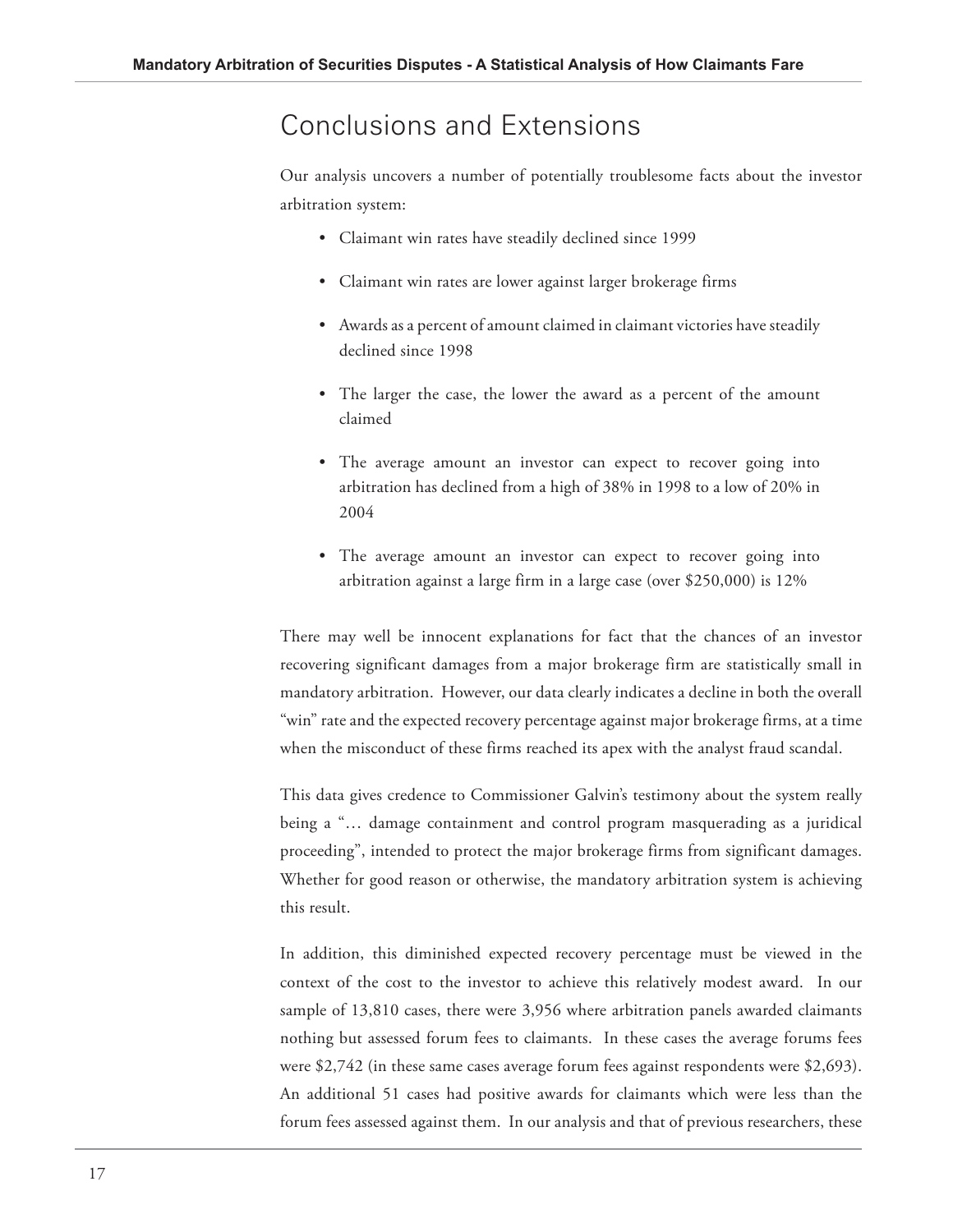cases are considered "wins" for claimants. Clearly such an outcome is not a victory for claimants. Interestingly, of these 51 cases, 7 were cases in which panels awarded \$1 for claimants. For these 7 cases, average forum fees assessed were \$4,896 against claimants and \$4,987 against respondents. On a percentage basis in our overall sample, forum fees average 2.7% of the amount awarded to claimants.<sup>25</sup>

In addition to forum fees, claimants may face travel and lodging costs if the arbitration is held out of their home town. Although we do not have information on what these costs may be, we do have information on the number of hearing sessions for the cases in our sample. Each hearing session is a half day and there are typically 2 hearing sessions per day. The average case in our sample has 3.6 hearing sessions which would equate to roughly two days in hearings. As might be expected, the number of hearing sessions increases with the size of the claim. Cases over \$250,000 average 8 hearing sessions. The US General Services Administration publishes per diem rates for lodging and meals. In 2006, the average per diem rate for all cities in the contiguous United States was \$139. It is worth noting, however, that hearings are typically held in larger cities where costs of lodging and meals are likely higher than average. Claimants (and respondents) would also face travel costs to and from the city in which the hearings occurred.

Finally, there are legal costs for attorneys and experts. Claimant attorneys often work on a contingency basis. The typical contingency fee is 1/3 of the amount awarded before fees. Although claimants may not hire expert witnesses, it is often the case that respondents do. If there is a perceived disadvantage to a lack of an expert, then claims may be compromised without an opposing expert testifying on behalf of the claimant. Realistically, large cases likely require claimants to hire an expert, if for no other reason than to counter respondents' experts.

Although we do not have numerical estimates for fees other than forum fees, it is interesting to estimate how the fees would ultimately affect the amounts that claimants receive on average by participating in the arbitration process. For example, assume an investor is bringing a \$500,000 claim against a top 20 brokerage firm. Our previous analysis suggests that claimants in a case over \$250,000 can expect to recover approximately 12%. That amount in a \$500,000 claim is \$60,000. If the claimant attorney takes 1/3 before fees, the claimant is left with \$40,000. In our sample, average

 $25$  This figure represents the sum of all forum fees divided by the sum of all awards.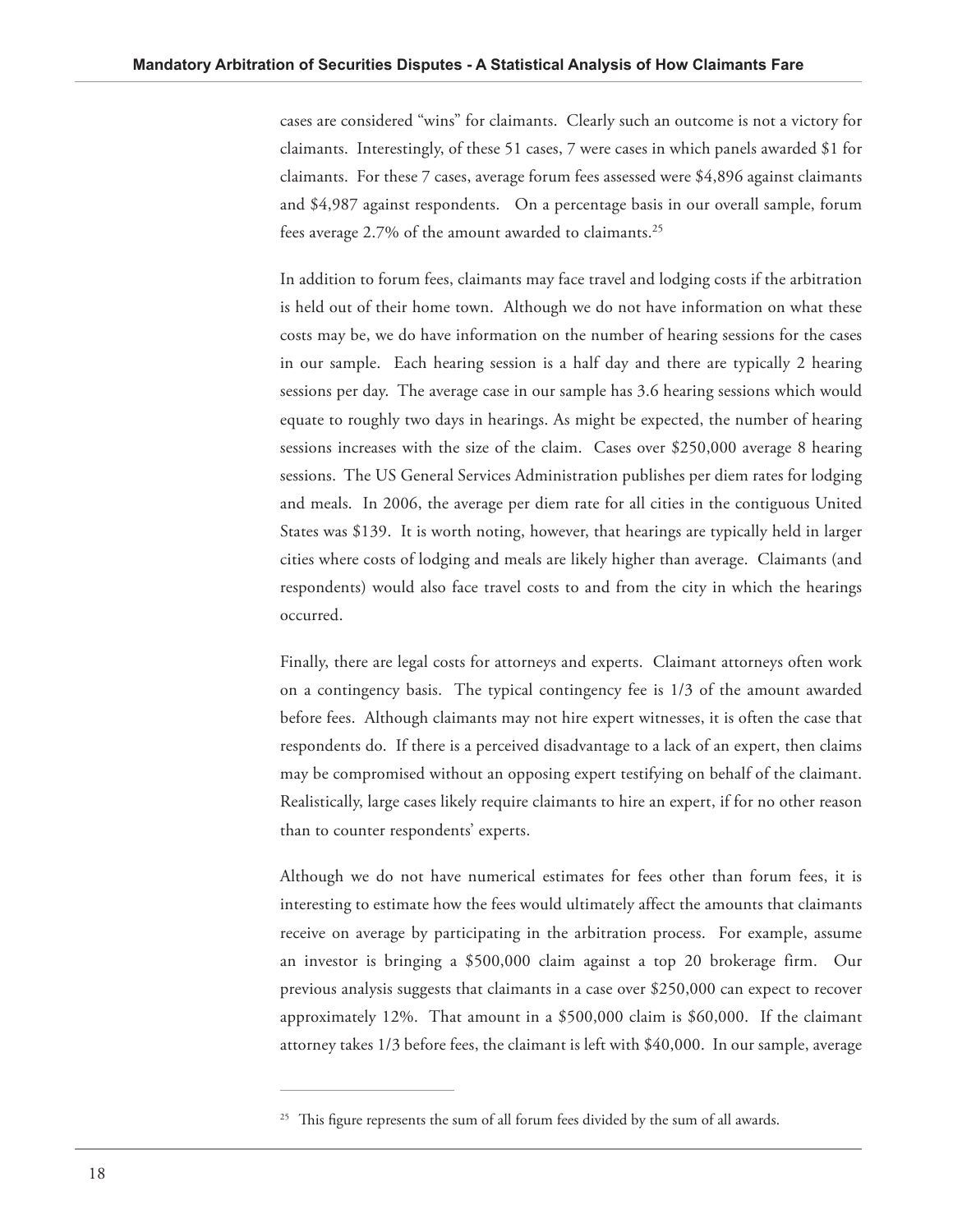forum fees for large cases are \$4,000 per case. Once these fees are paid, the claimant has \$36,000. In a large case such as in this example, it is almost certain that claimant will hire an expert witness. The cost of an expert may range from \$5,000 to as much as \$25,000 depending on the type of case. If we assume that claimant hires an expert witness and pays \$10,000 for the expert's services, this reduces the claimant's take to \$26,000. The claimant also spent an average of 4 days out of town (average of 8 hearing sessions per case on large cases) and incurred the associated travel, lodging and meal costs. If we assume conservatively that the hearing was in the claimant's hometown, requiring zero travel costs, the claimant netted \$26,000 on a \$500,000 case. The award is 5.2% of the original \$500,000 claim.

As a practical matter, given the low expected recovery percentages, especially for large cases against large firms, and the significant cost to pursue these claims, very careful consideration is required before the decision is made to pursue claims under the mandatory arbitration process.

Critics of studies that look at arbitration outcomes point to the fact that many, if not the majority, of claims brought against securities firms are settled rather than taken all the way through arbitration. The typical criticism suggests that more meritorious cases are settled while those with less merit proceed through to arbitration. Therefore attempts to assess the fairness of mandatory arbitration are biased by only considering those cases that end up being arbitrated. Such criticism is clearly anecdotal. Because settlement agreements are confidential, there is no way to analyze the typical or average settlement outcome. However, even settlement terms would be influenced by the perception of an unfair arbitration process.

Brokerage firms and claimants negotiate settlements against the backdrop of probable arbitration outcomes. Settlement offers from both sides will be influenced by what they expect an arbitration panel to decide. In an environment where expected recovery rates are low, respondents would tend to offer less and claimants would tend to accept less in settlement. This outcome would likely occur even if arbitration recovery rates were low expressly because the claims that reached arbitration had little merit. Claimants in arbitration have absolutely no idea about the merits of settled claims relative to arbitrated claims and so must assume a priori that they are similar in merit.<sup>26</sup>

<sup>&</sup>lt;sup>26</sup> Claimant attorneys may have some prior experience with cases and have some knowledge about the relative merits of cases. However, their experience is much less extensive than large brokerage firms that have arbitrated and/or settled hundreds of claims.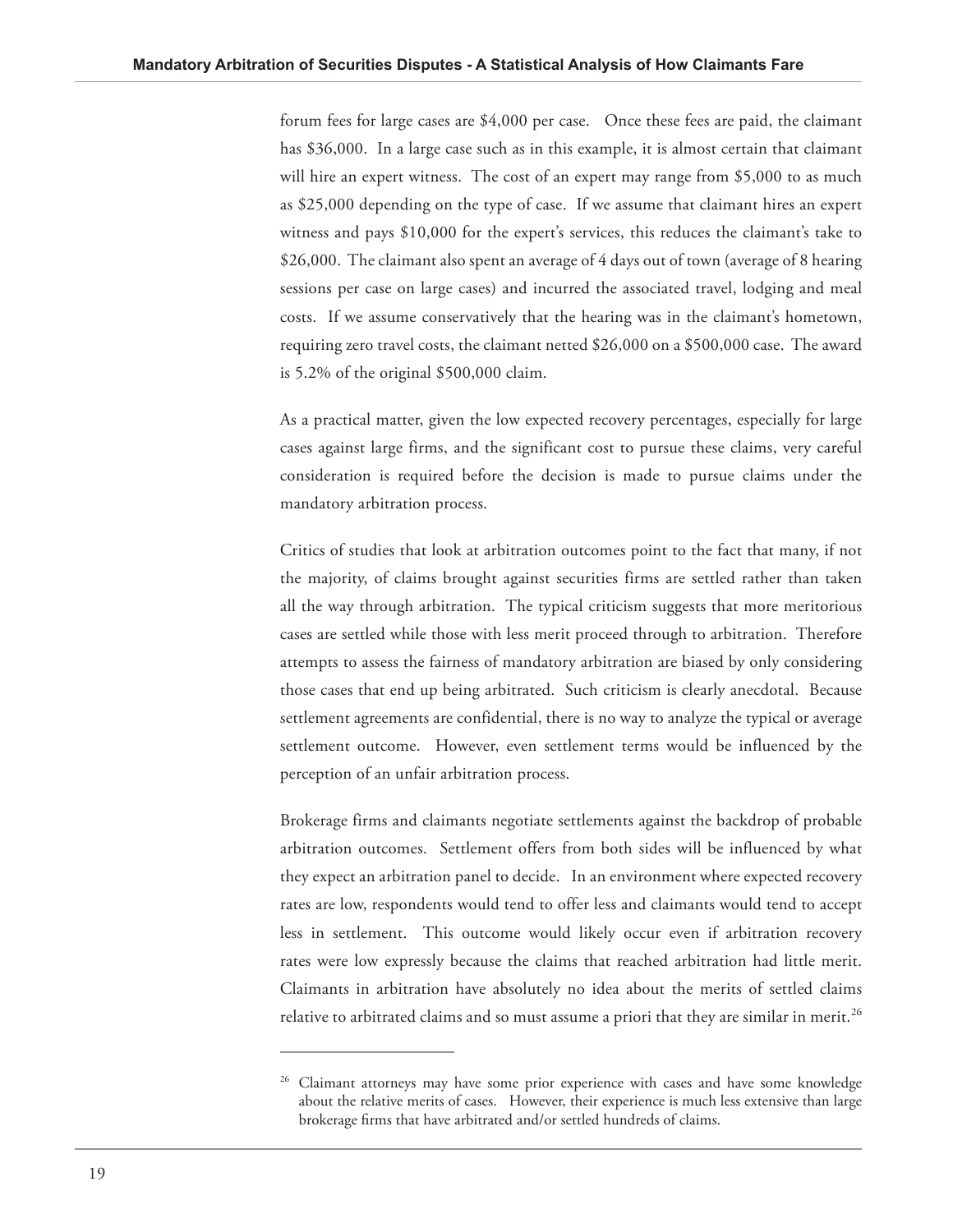Importantly, respondents, who are typically repeat participants in the process, may have a better feel for the merits of settled versus arbitrated claims. Settled claims against their own firm are effectively "inside information" about securities litigation that may give them an edge in assessing how or whether to settle a case.

Clearly the outcome of settled cases and arbitrated cases are closely related. Since the only publicly available data is on arbitrated cases, that data will influence how claimants and respondents approach settlement. If one party appears to have an unfair advantage in arbitration, that same party will likely fare better in settlement. It is not possible to make the statement that claims that settle have more merit - the fact that they settle and the terms of the settlement are closely linked to expected outcomes in arbitration.

Claimants' risk-aversion will also influence whether a case settles or proceeds to arbitration. The advantage to settlement is to receive an assured payout rather than face an uncertain payout that results from arbitration. The more averse to risk the claimant, the lower amount he will take in settlement. This compounds any perceived unfairness in the arbitration process.

Consider an example where an investor has a \$100,000 claim. Although merit is a subjective judgment, assume for the example that the brokerage firm also agrees that the investor has been wronged and the fair amount of damages is \$100,000. Further assume that the investor has never endured the arbitration process and the investor's only knowledge of arbitration outcomes is the statistical data which suggests that investors win half the time and when they do, they garner 50% of their claimed damages. How will such a case be approached in settlement negotiations? The claimant would believe from the data that his expected recovery in arbitration is 25%. However, there is a high degree of uncertainty. It might be greater or less than 25% (which would, in this example, be \$25,000). A risk-neutral claimant would accept a settlement offer of \$25,000 or more, but would not accept an offer of less than \$25,000. A risk-averse claimant would accept \$25,000, but would also accept something less than \$25,000. The brokerage firm knows the same statistics about arbitrated claims and would therefore not likely offer even \$25,000. Such a case will likely settle for something less than \$25,000 even if both parties agree that the case is worth \$100,000. This example is not unlike any other settlement example that could occur in cases that would go to a jury trial. However, the difference is in the perceived fairness of what will happen if the case does not settle. The only information the claimant has is that he must arbitrate his claim if it does not settle and that such arbitrations result in a highly uncertain